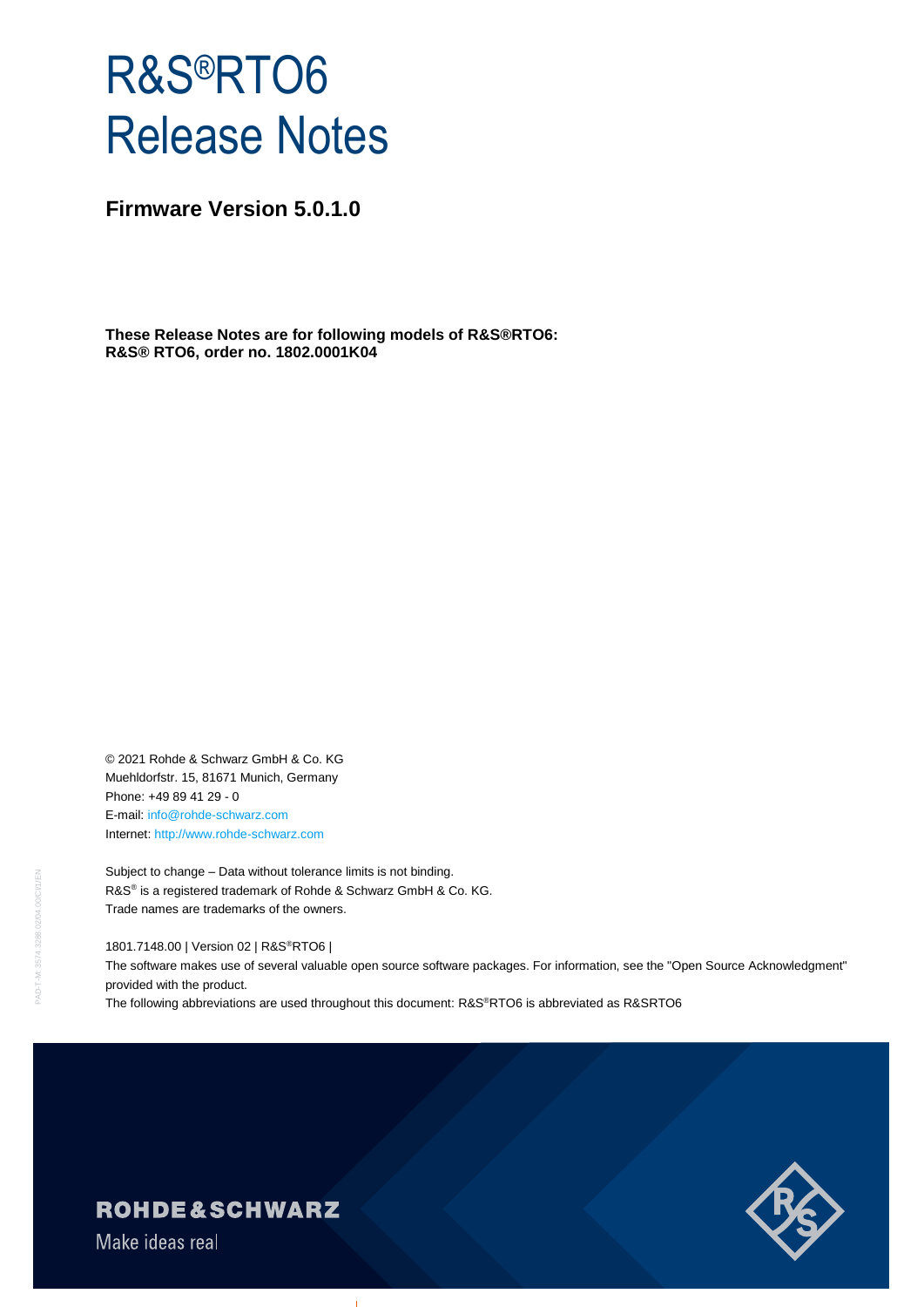# **Contents**

| $\mathbf 1$  | Information on the current version and history  3                           |  |
|--------------|-----------------------------------------------------------------------------|--|
| 1.1          |                                                                             |  |
| $\mathbf{2}$ |                                                                             |  |
| $\mathbf{3}$ |                                                                             |  |
| 3.1          |                                                                             |  |
| 3.2          |                                                                             |  |
| 3.3          | Performing the Firmware Update without a running oscilloscope application 6 |  |
| 3.4          |                                                                             |  |
| 3.5          |                                                                             |  |
| 4            |                                                                             |  |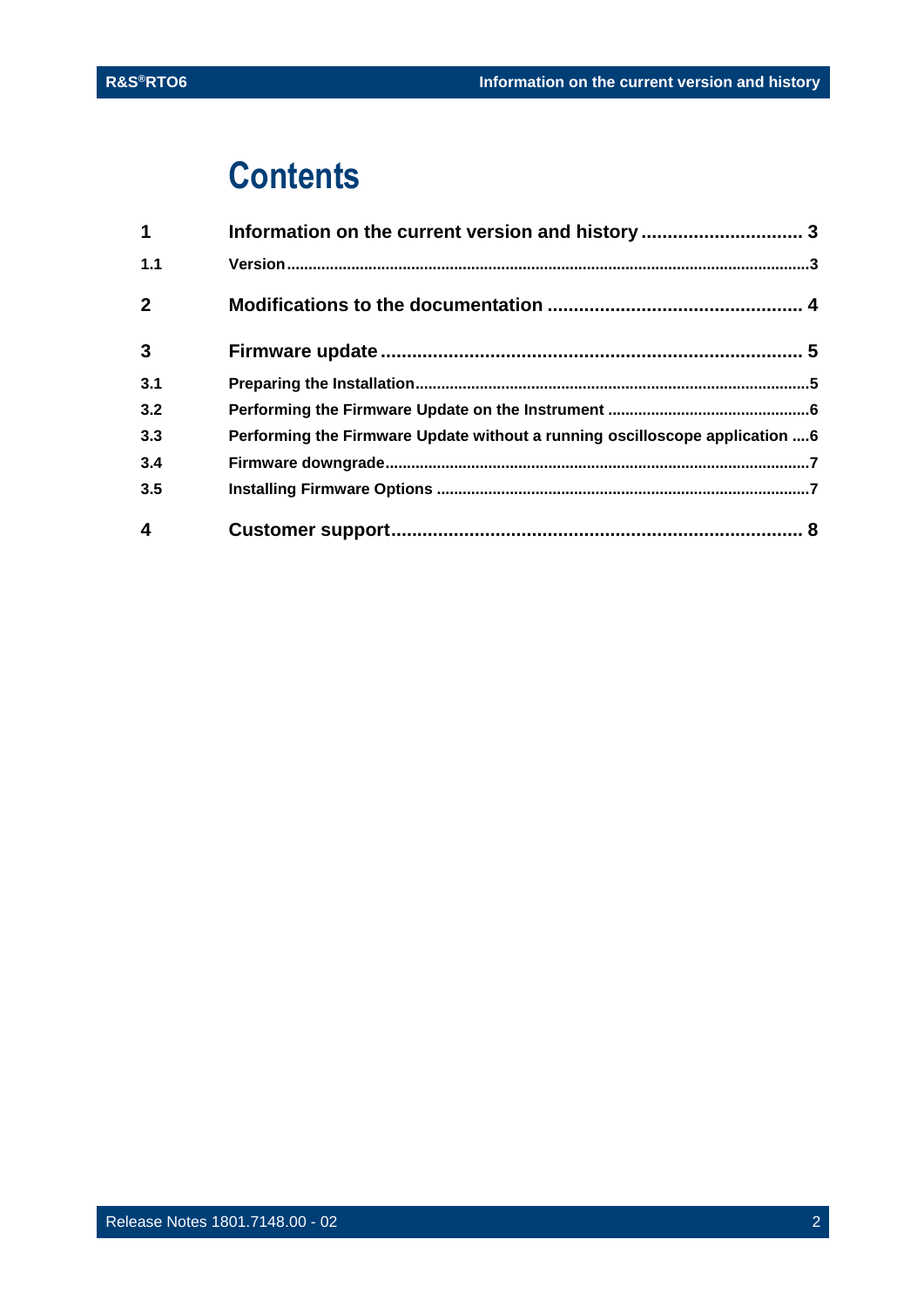# <span id="page-2-0"></span>**1 Information on the current version and history**

# <span id="page-2-1"></span>**1.1 Version**

### New functionality

| <b>Version</b> | <b>Functions</b>        |
|----------------|-------------------------|
| 5.0.1.0        | Full HW support of RTO6 |

#### Modified functionality

| Version |
|---------|
|---------|

#### Improvements

| Version | <b>Improvements</b> |
|---------|---------------------|
|---------|---------------------|

#### Known issues

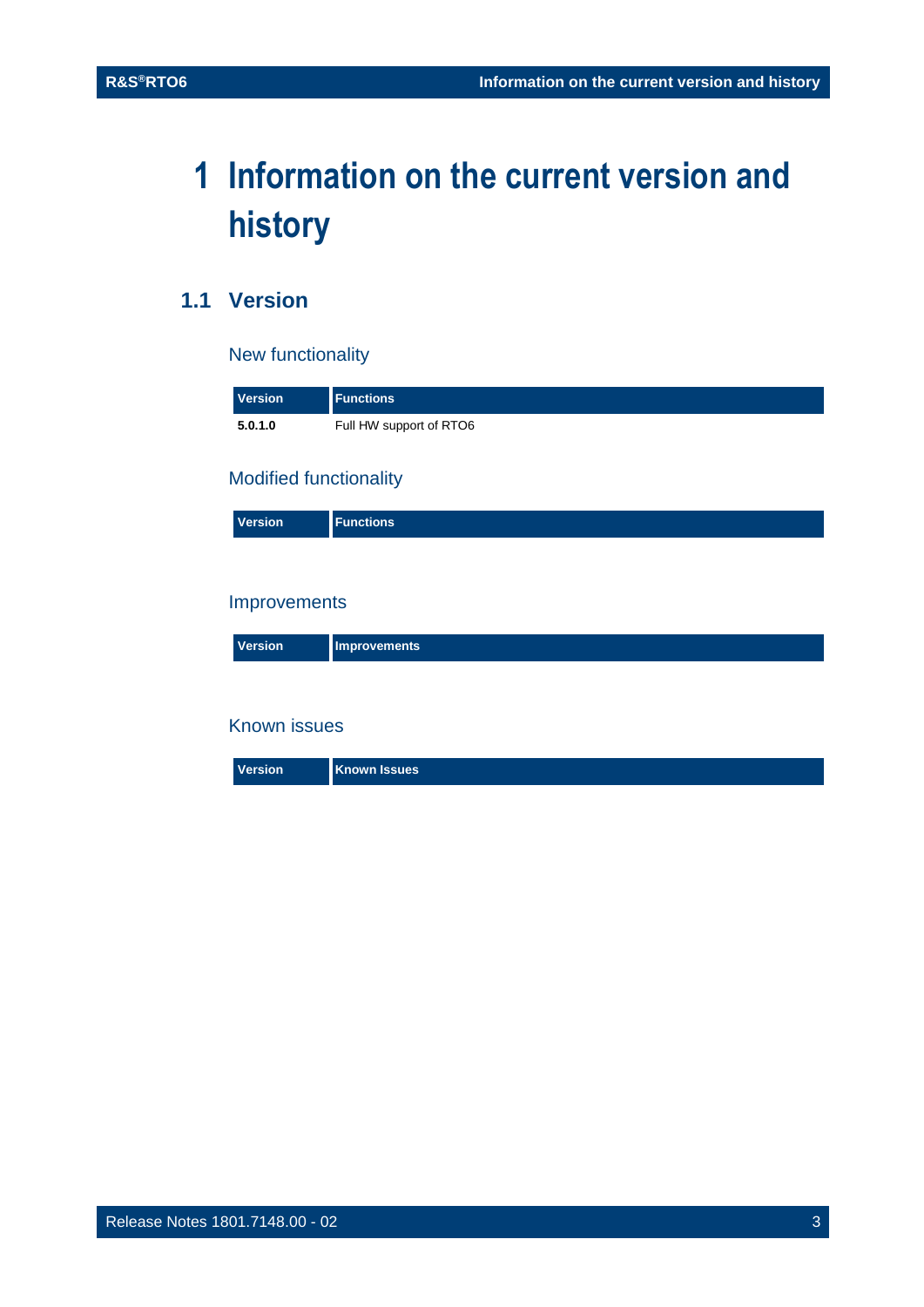# <span id="page-3-0"></span>**2 Modifications to the documentation**

The current documentation is up-to-date.

| Date <sup>1</sup>  | <b>Revision</b> | Release Notes Changes    |
|--------------------|-----------------|--------------------------|
| 23.06.2021 5.0.1.0 |                 | Initial version for RTO6 |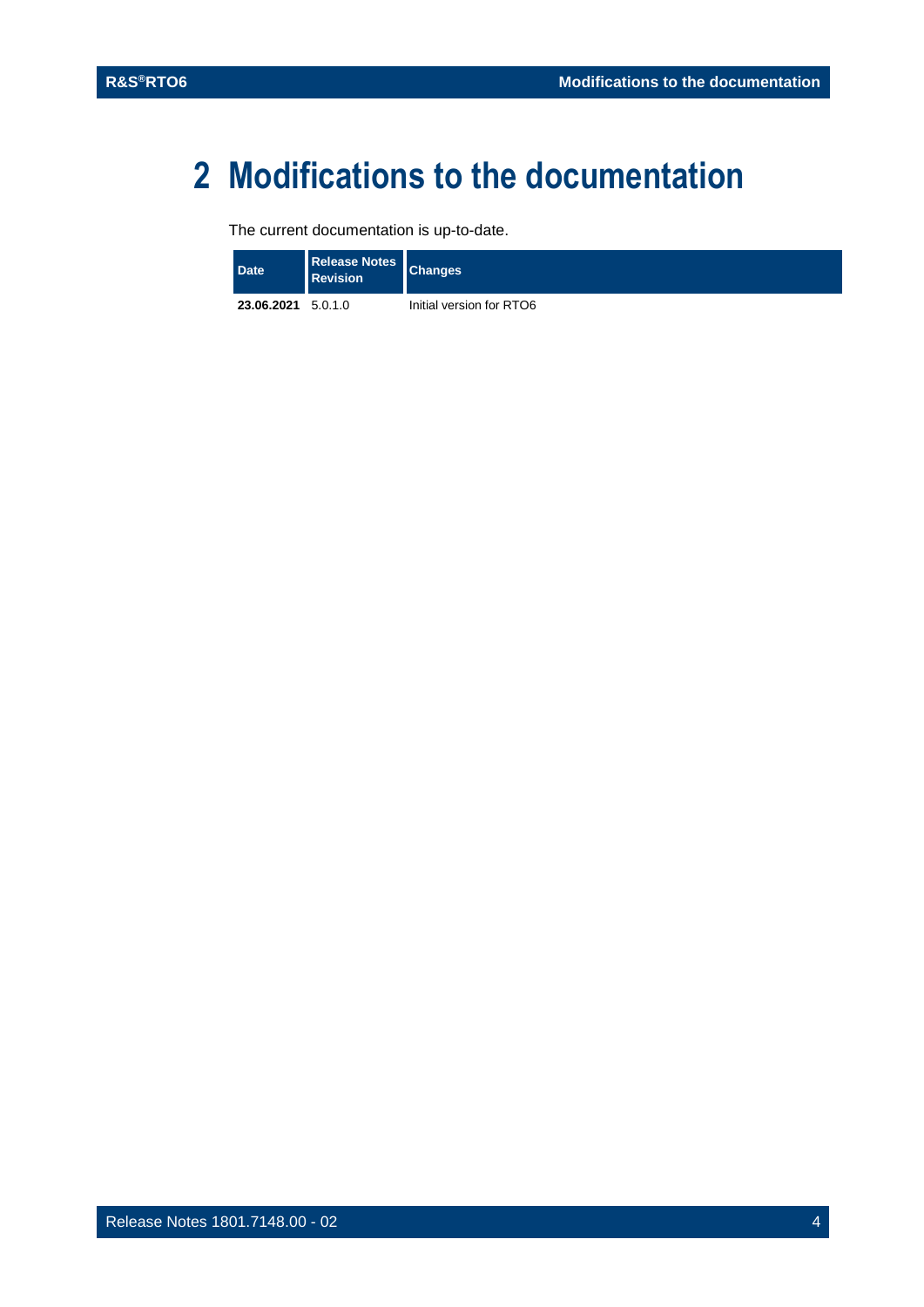# <span id="page-4-0"></span>**3 Firmware update**

Firmware updates for the R&S RTO6 are available as a single download from the Rohde&Schwarz web page [http://www.rohde-schwarz.com.](http://www.rohde-schwarz.com/)

The installation file for R&S RTO6 is named "**Setup\_Rtx\_V5.0.1.0\_x64.exe**".

After the update to this firmware version, the instrument will start with preset instrument settings. To check the installed firmware version select "Setup" from the "File" menu and switch to the system tab. The firmware version is shown in the upper left corner of this dialog.

#### <span id="page-4-1"></span>**3.1 Preparing the Installation**

There are several ways how to update the device after downloading the firmware installation file.

Using a memory stick:

1. Copy the file(s) to a directory of the memory stick and insert the memory stick into one of the USB sockets of the instrument.

### **Using the remote desktop and copying the installation files to a directory of the instrument:**

- 2. Connect the instrument to your LAN
- 3. Start the remote desktop on your PC (C:\winnt\system32\mstsc.exe)
- 4. Enter the TCP/IP address of the instrument that you want to update. Ensure that the "local resources" > "drives" option is selected and press the "Connect" button
- 5. Login to the instrument (user name: "instrument" and password "894129" by default)
- 6. Copy the firmware installation file from your PC to a new folder on the instrument
- 7. You can now access this directory with the installation file from the instrument firmware

#### **Using a network drive:**

- 8. Connect your instrument to your LAN, and establish a connection to one of your servers (ask your local IT administrator for support)
- 9. Copy the firmware installation file from your PC to a directory on this server
- 10. You can now access the directory with the installation file from the instrument firmware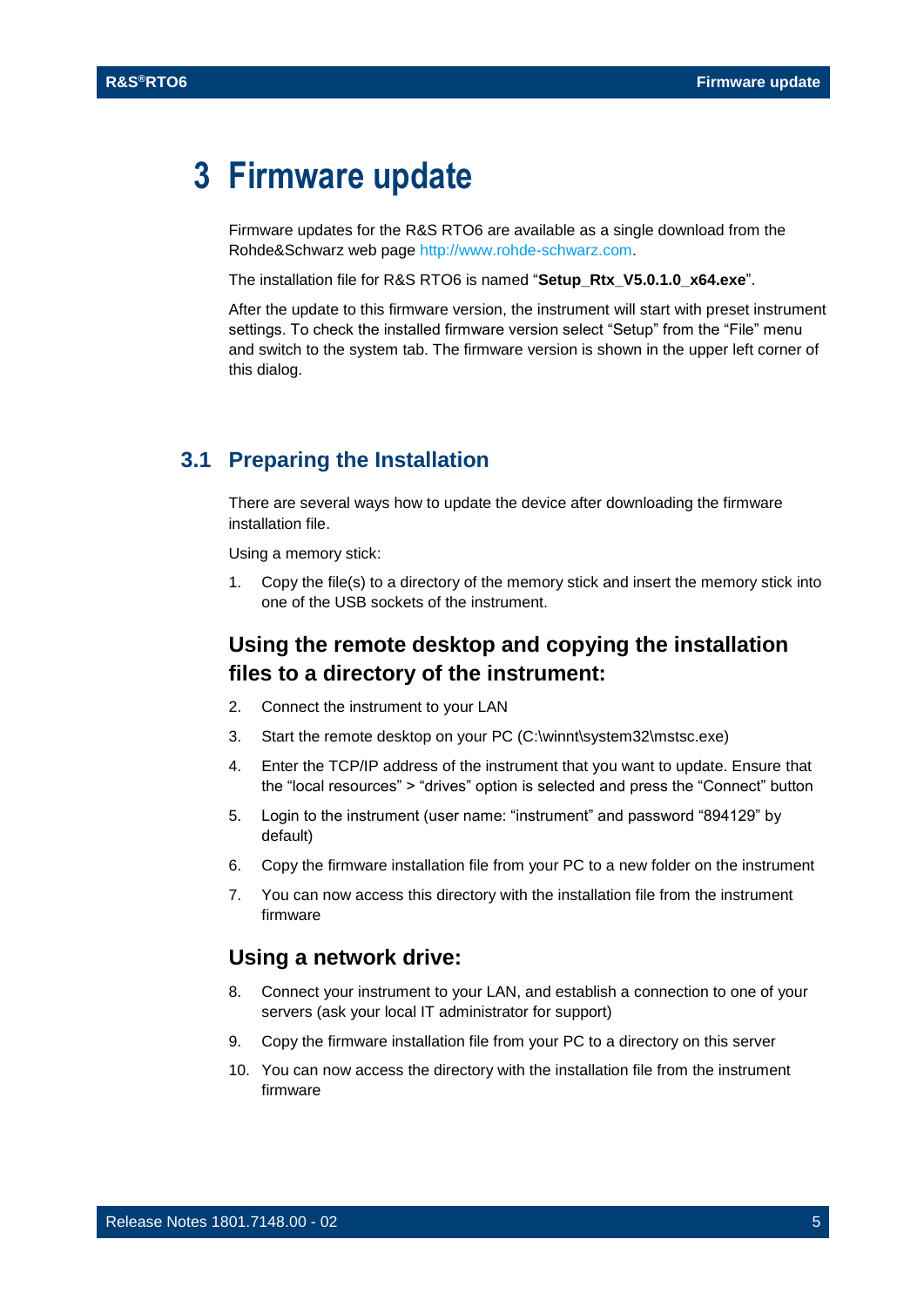### <span id="page-5-0"></span>**3.2 Performing the Firmware Update on the Instrument**

The firmware update process is performed with the following steps:

- 11. Switch the instrument on and wait until the Oscilloscope has resumed operation
- 12. Ensure that the acquisition mode is not running. If the RUN CONT or the RUN Nx SINGLE key is shining green, press this key to stop the acquisition
- 13. Press the SETUP key or select "Setup" from the "File" menu at the bottom of the screen
- 14. Select the "System" tab
- 15. The selected dialog box contains a box with the title "Select setup for firmware update". Press the Button "Open" within this box. A file selection dialog appears
- 16. Change the path to the drive and directory which you prepared in the step [3.1](#page-4-1) (USB stick directory, remote PC directory or directory on a server) and close the dialog with the "Select" button
- 17. The installation starts and a new dialog box appears. Press the "Next" button to navigate to the selection of the firmware packages. By default all applications should be installed
- 18. Press the "Install" button to start the firmware update: The installation continues and the firmware is stopped. After a few minutes the system restarts automatically. Depending on the previously installed firmware version, a reconfiguration of the hardware may be required during the first start of the firmware. In this case, a message box is displayed and the update of the FPGA starts automatically. **Do not switch off the instrument during this update!** After the update of the FPGA the instrument performs another instrument restart automatically. If a special FPGA update is required the instrument must execute a cold boot. In such a case, a message appears on the screen asking to switch off the instrument. Press the "Ok" button and wait until the instrument is completely switched off. As a final step switch on the instrument. The instrument resumes operation.
- 19. After the firmware update a self alignment is recommended. Select "Self alignment" from the "File" menu. Select "Start Alignment" to start the self alignment procedure.

A message box appears to indicate the running alignment procedure. Wait until this message box disappears. This will take several minutes.

<span id="page-5-1"></span>Now the instrument is ready for operation.

## **3.3 Performing the Firmware Update without a running oscilloscope application**

If a firmware update shall be executed without running firmware, the windows explorer can be started. Change the path to the drive and directory prepared in step [3.1.](#page-4-1) Make a double click on this file and proceed with step 7 to update the instrument firmware.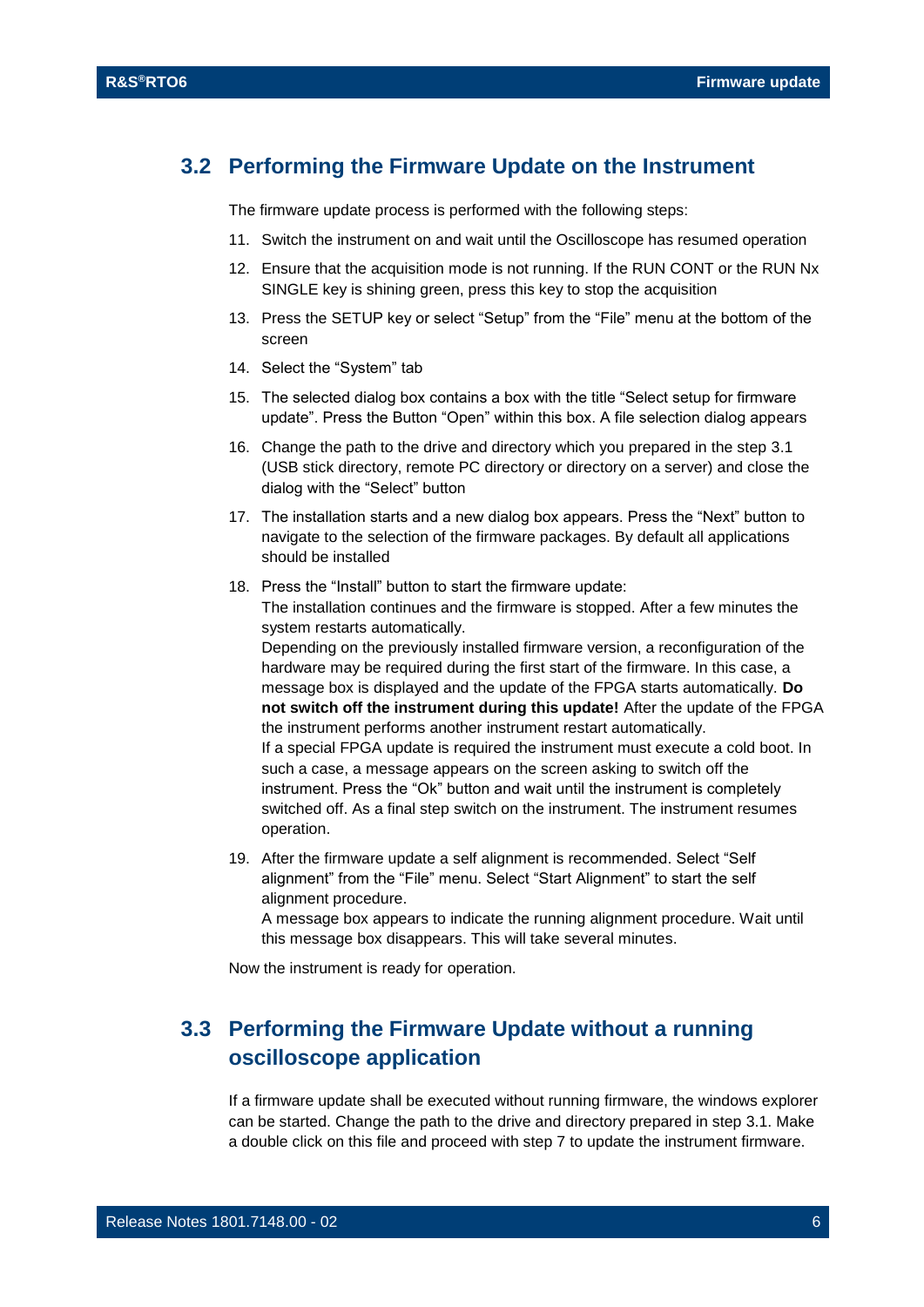#### <span id="page-6-0"></span>**3.4 Firmware downgrade**

<span id="page-6-1"></span>A firmware downgrade is handled like a normal firmware installation.

### **3.5 Installing Firmware Options**

The firmware update includes all currently available firmware options. No additional installation is required. A firmware update has no side effects to firmware options already installed.

The instructions in this chapter are only needed, if a firmware option is purchased and needs to be enabled on the instrument.

### **Enabling Options by Entering Option Key Codes**

To activate firmware options, enter a license key for validation. The license key is in the device certificate or delivered as a part of the software package. The process is performed in the following steps:

- 20. Press the SETUP key. A dialog box appears. Select the "SW options" tab. The selected tab contains a box with the title "Install a new option". There are two ways to install a firmware option:
	- a) If a file including the option key is provided, select "Open" in the box with the title "Install from file". Navigate to the directory containing the option key file. Choose the file and click "Select"
	- b) If an option key number is provided double click on the data entry filed with the title "Enter new option key". A key pad appears. Enter the option key number and press the "Enter" button.
- 21. After successful validation the message "option key valid" is displayed. If the validation failed, the firmware option is not installed.
- 22. If more than one firmware option shall be installed, step 1 and 2 needs to be repeated several times.

Reboot the device or restart the firmware.